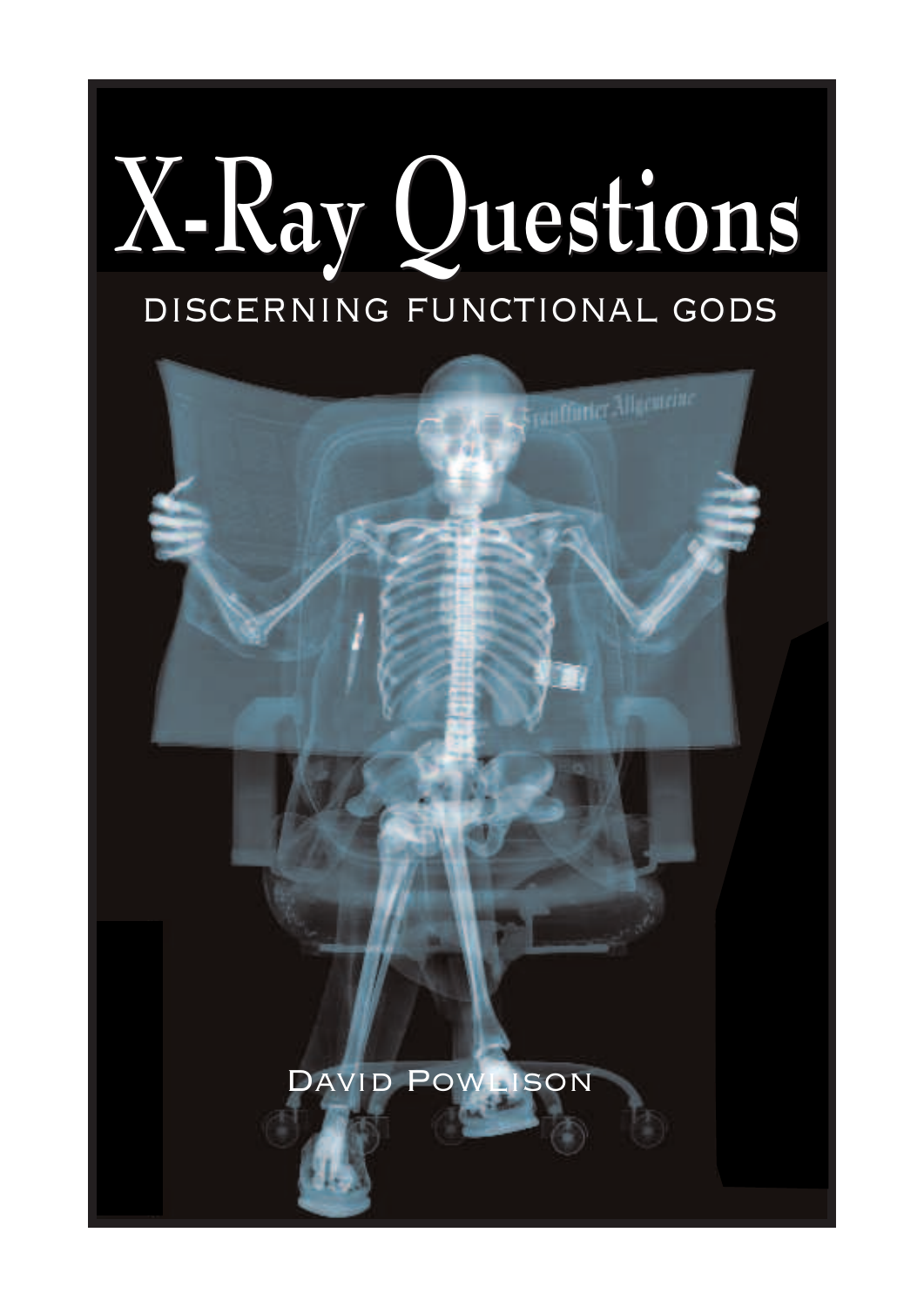Here are some excerpts from the chapter, "X-Ray Questions" from David Powlison's book, *Seeing With New Eyes: Counseling and the Human Condition Through the Lens of Scripture.* I strongly encourage you to read these carefully. I believe this is excellent, edifying, biblical material that has the potential to use God's Word and grace to transform deep thinking and feeling patterns and bring deep change to our lives from the inside out—making the new man visible in life.

Cover Photo: Nick Veasey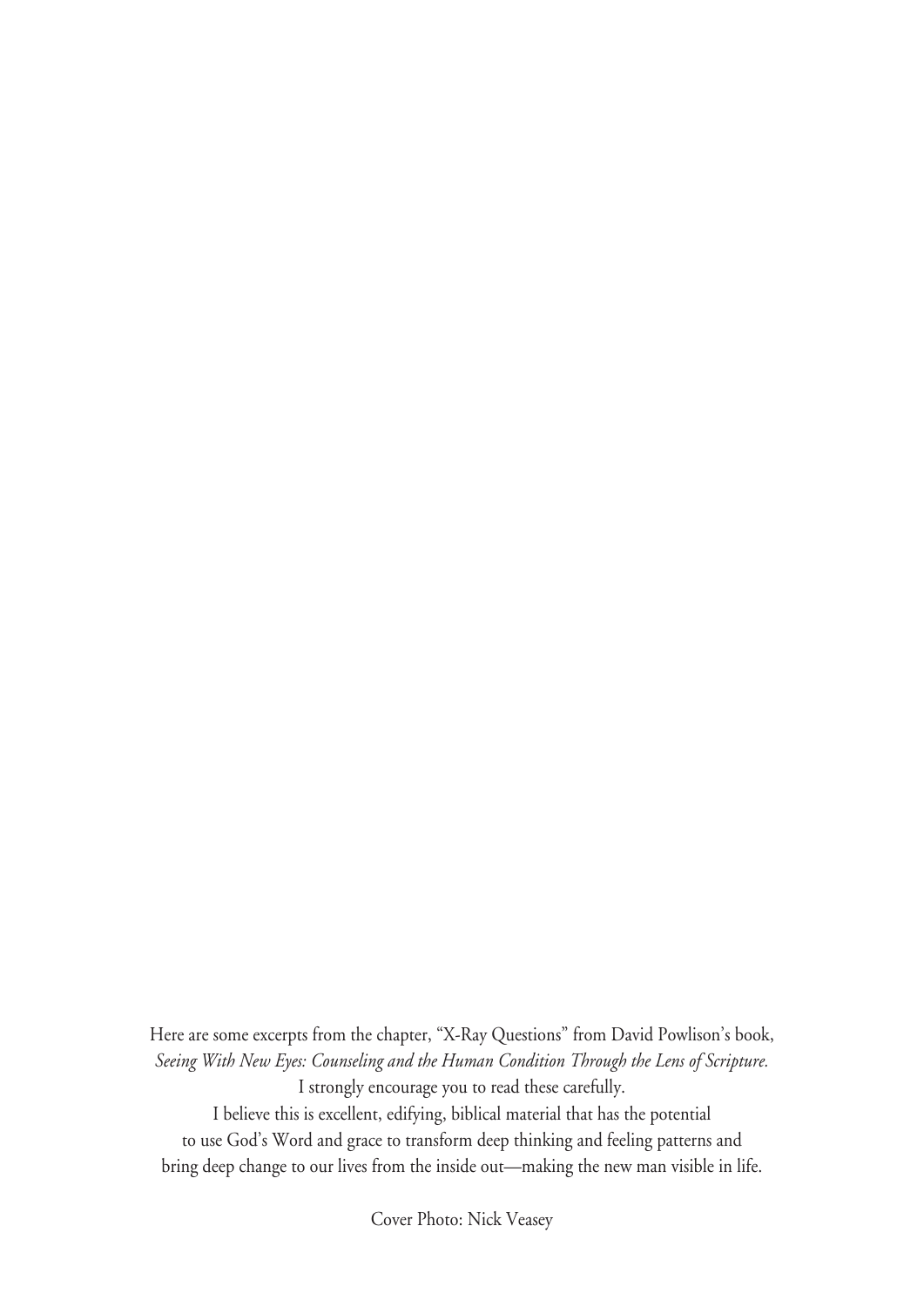# **X-Ray Questions**

**DAVID POWLISON • SEEING WITH NEW EYES**

WHY DID I DO THAT?" WHY DO YOU REACT THAT WAY? Why use<br>those words and that tone of voice? Or think those things? Or feel this way?<br>Or remember that particular facet of what happened? Or make that choice<br>in this situation? those words and that tone of voice? Or think those things? Or feel this way? Or remember that particular facet of what happened? Or make that choice in this situation?

The question *Why?* launches a thousand theories of human nature. Why do people do what they do? An "answer" to this question anchors every theory of human personality, and every attempt to fix what ails the human race. One's view of motivation will align and color every detail of theory and practice: Did you become fixated somewhere on the hierarchy of need? Are you genetically hardwired toward aggression? Are raging hormones the culprit? Do your instinctual psychic impulses conflict with the dictates of society? Have your drives been reinforced by rewarding stimuli? Are you an Aries with Jupiter rising? Are you an Adult Child of unhappy and determinative traumatic experience? Are you compensating for perceived inferiorities, seeking to acquire better selfesteem? Did a demon named Addiction infiltrate a crevice in your personality? Did you have a failure of willpower? Are you ignorant of good doctrine? Are you temperamentally a melancholic or a sanguine, pessimist or optimist, introvert or extrovert? Are you immersed in the ideological false consciousness that characterizes your social class? Does your self-talk misrepresent the bases for identity and self-worth? "I did that, thought that, felt that *because*.…" People relentlessly try to determine the underlying reasons for what appears on the surface.

Theories of what makes people tick incarnate into counseling models. Explanations are signposts to solutions: take medication, experience reparenting, cast out a demon, get your needs met, don't make big decisions on bad star days, reprogram your inner mono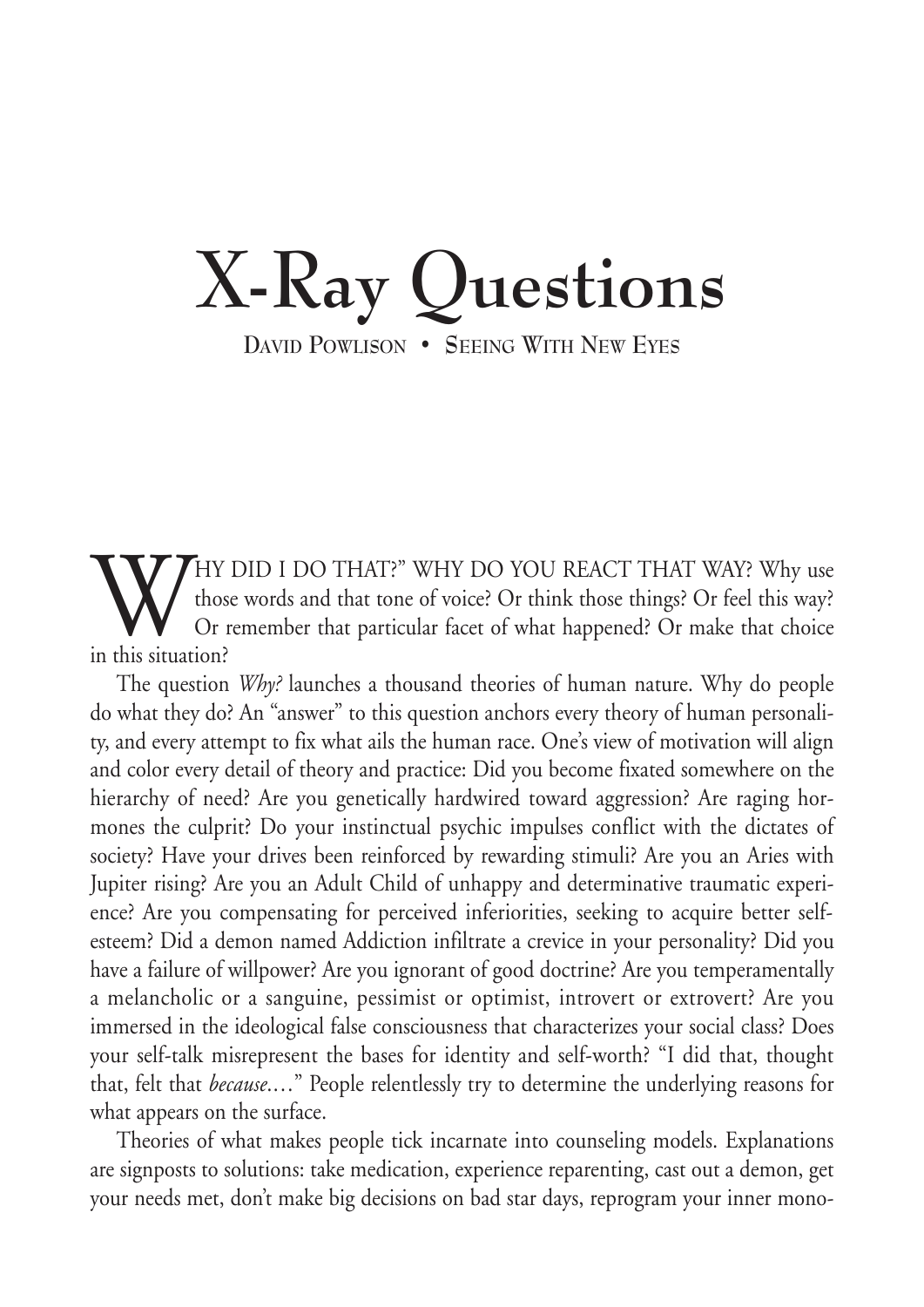logue, explore your pain. Presumed reasons and appropriate responses are fiercely debated. In any university library, hundreds of yards of library shelves collect and collate the debates.

But the Lord God has a great deal to say on the issue. He vigorously rebuts the contenders and counterfeits by demonstrating that human motivation has to do with Him. Counseling that aims to arise from Scripture must do justice to what God says about the whys and wherefores of the human heart. Scripture claims to search out the "thoughts and intentions of the heart" according to the specific criteria by which the Searcher of hearts evaluates what He sees in us (Heb 4:12-13).

# **Discerning our Functional Gods**

The list of "X-ray questions" in this chapter provides aid in discerning the patterns of a person's motivation. The questions aim to help people identify the ungodly masters that occupy positions of authority in their hearts. These questions reveal "functional gods," what or who actually controls particular actions, thoughts, emotions, attitudes, memories, and anticipations. Note that "functional gods" in a particular situation often stand diametrically opposed to the "professed God."

Consider when you become anxious, preoccupied, and filled with fretful concern. Something happened, and you can't get it off your mind. Now something else is happening—you're consumed with it. Your mind turns over and over what will happen tomorrow, chewing on every possible contingency. As the sin of worry tightens its unpleasant hold on your soul, perhaps you jump for some escapist quick fix: raid the icebox, watch TV, masturbate, read a novel, go shopping, drink a beer, play a game. Or perhaps you mobilize to seize control: make a string of phone calls, work all night, build a faction of supporters, clean your house, get mad. Why is all this going on?

As a Christian you profess that God controls all things, and works everything to His glory and your ultimate well-being. You profess that God is your rock and refuge, a very present help in whatever troubles you face. You profess to worship Him, trust Him, love Him, obey Him. But in that moment—or hour, day, season—of anxiety, you live as if *you* needed to control all things. You live as if something—money, someone's approval, a "successful" sermon, your grade on an exam, good health, avoiding conflict, getting your way—matters more than trusting and loving God. You live as if some temporary good feeling could provide you refuge, as if your actions could make the world right. Your functional god competes with your professed God. Unbelievers are wholly owned by ungodly motives—their functional gods. Yet true believers are often severely compromised, distracted, and divided by our functional gods as well. Thankfully, grace reorients us, purifies us, and turns us back to our Lord. Grace makes our professed God and functional God one and the same.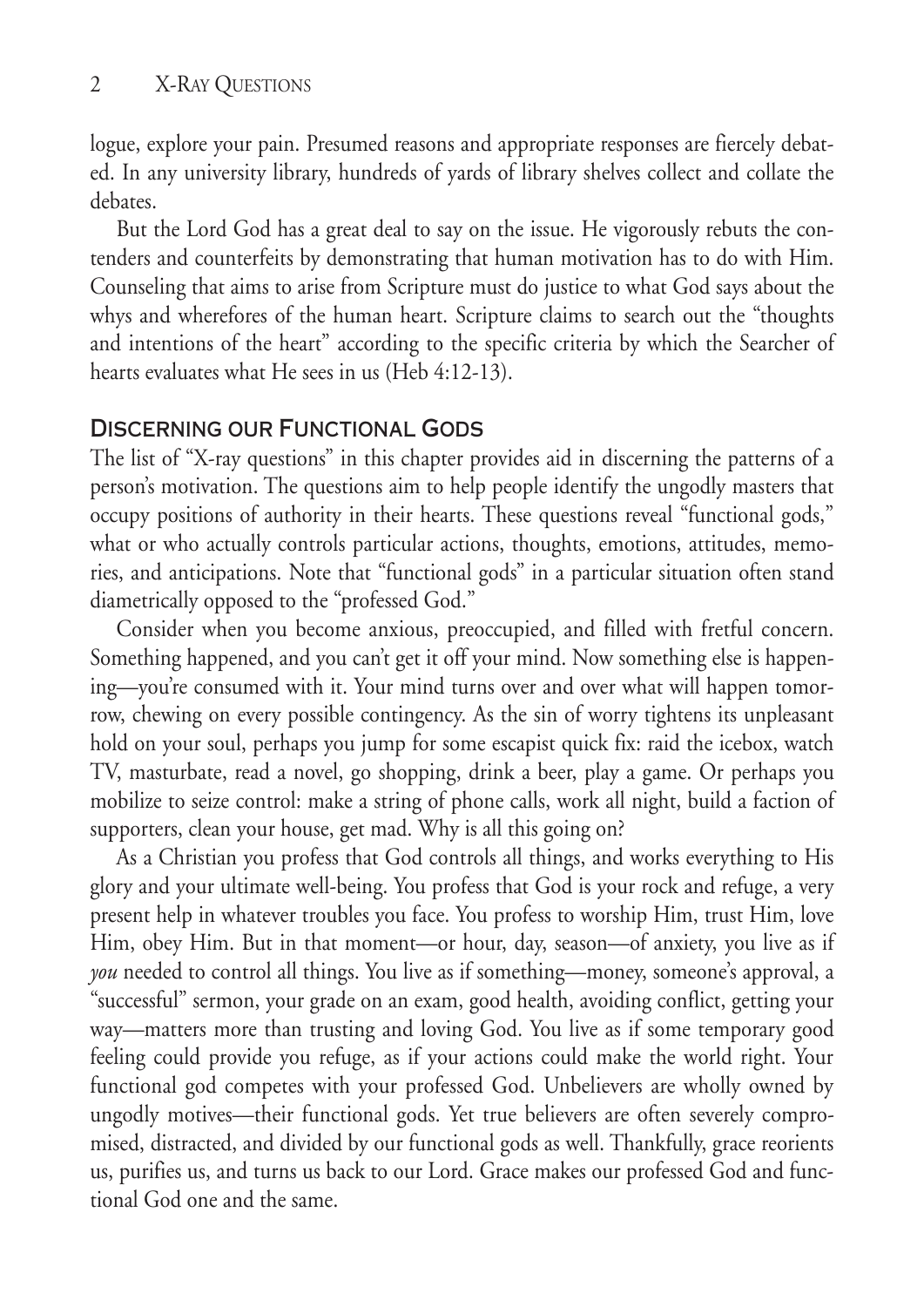Christ's transformational work in our lives simultaneously operates in two dimensions, the "vertical" and "horizontal," the Why and the How. God is always reorienting our worship *and* our walk, our motives and our lifestyle. Paul summarizes the purpose of his ministry this way: "The goal of our instruction is love from a pure heart and a good conscience and a sincere faith" (1 Tim. 1:5). Love summarizes the renovation of horizontal relationships. Pure heart, good conscience, and sincere faith capture the reconfiguration of vertical relationship. An impure, double-minded heart serves multiple masters. A bad or distorted conscience misinterprets and misguides, failing to process life God's way. A hypocritical faith professes, sings, and prays one way, but trusts something else when push comes to shove. Defections of heart, conscience, and faith produce particular sins. Restoration of heart, conscience, and faith produces particular obediences. This chapter probes the vertical dimension that guides and animates—*causes*—the horizontal dimension.

Notice that each question circles around the same basic issue: Who or what is your functional God/god? Many of the questions simply derive from the *verbs* that relate you to God: love, trust, fear, hope, seek, obey, take refuge, and the like. Each verb holds out a lamp to guide us to Him who is way, truth, and life. But each verb also may be turned into a question, holding up a mirror to show us where we stray. Each question comes at the same general question, but one may be more appropriate and helpful than another in a given situation. These questions are best used when the different times, places, and people that make up individual situations are taken into account. Different ways of formulating the motivation question will ring the bells of different people.

The questions that follow are "Why?" questions, framed concretely as "What?" questions. These questions can help you draw out what gives specific direction to a person's life. You do not see into anyone's heart, but you can make intelligent inquiry into "Why are you angry? Why do you manipulate him? Why are you anxious in that situation? Why do you have a problem of lust at that particular time? Why do you drink to excess?" The Bible—the penetrating and light-giving word of the Searcher of hearts goes below behaviors and emotions in order to expose motives before God. Reorienting motives through the grace of the gospel can follow when there is conviction of particular forms of disorientation.

These questions can be used in several different ways. Each can be focused "microscopically," to dissect the details of one particular incident in a person's life. Or each can be focused to give a "wide-angle" panoramic view, to illuminate recurrent patterns that characterize a person's entire life. You will find in the course of counseling—and your own growth in grace—that the details and the panorama complement each other. The panorama alone is too general; change happens in specifics. The details alone seem trivial; the panorama gives large meaning to such tiny details.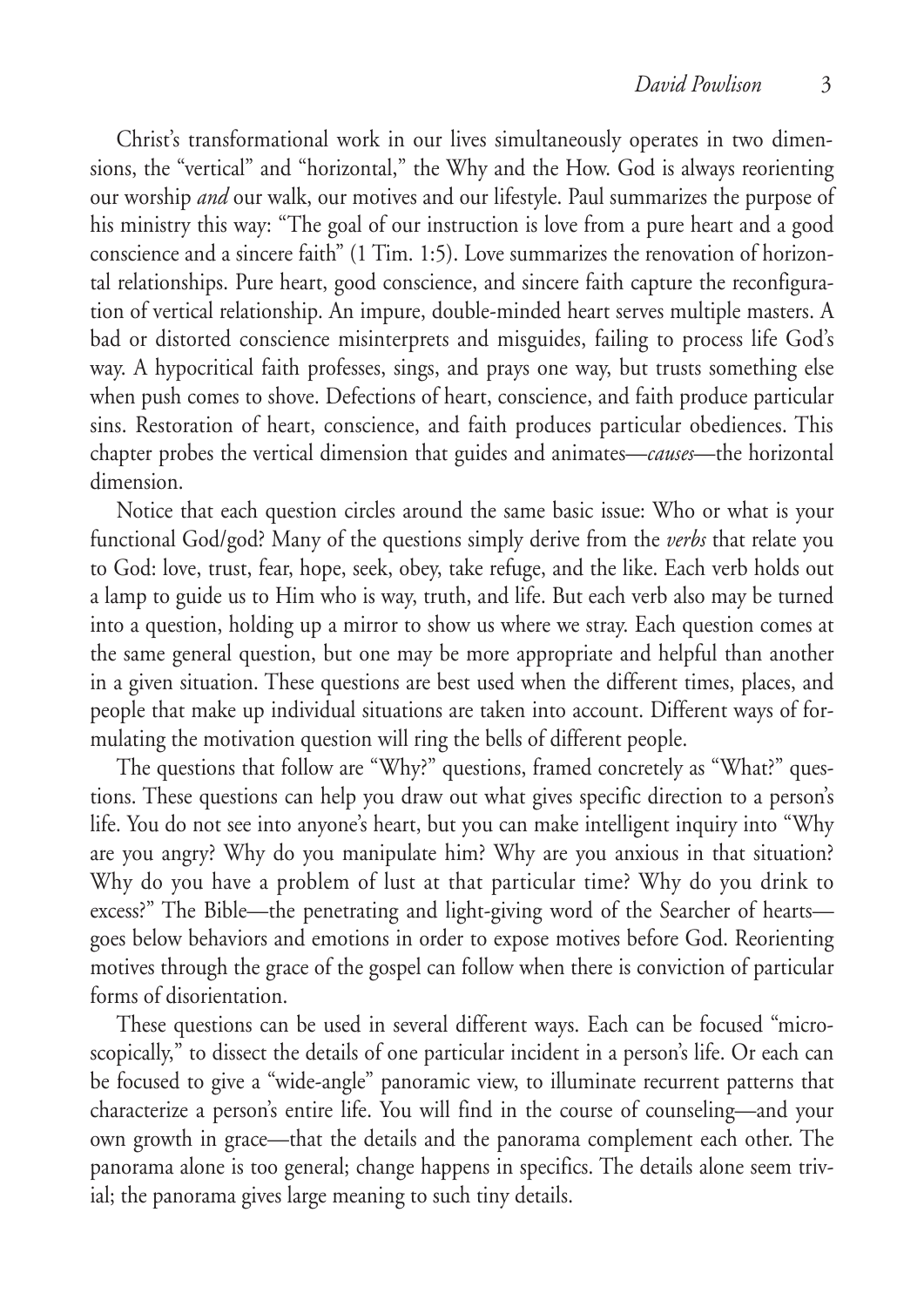#### 4 X-RAY QUESTIONS

The Bible references barely scratch the surface of Scripture's treatment of what motivates people. They are meant to prime the pump for your own study and reflection. Be sure to ask the questions first "existentially." What is motivating you or another? Do not run to the "Christian right answer" without working hard and honestly to analyze deviant "functional gods." Intelligent repentance will make the right answers really right and will make the love of Jesus your joy and hope.

# **1. What do you love? Hate?**

This "first great commandment" question searches you out—heart, soul, mind and might. There is no deeper question to ask of any person at any time. There is no deeper explanation for why you do what you do. Disordered loves hijack our hearts from our rightful Lord and Father. (See Matt. 22:37-39; 2 Tim. 3:2-4; Luke 16:13-14).

#### **2. What do you want, desire, crave, lust, and wish for?**

*What desires do you serve and obey?* This summarizes the internal operations of the desiredriven "flesh" in the New Testament epistles. "My will be done" and "I want are often quite accessible. Various desires rule people, so go for details of *this* person, *now*, in *this* situation. Sometimes another person's will has control over you (peer pressure, people-pleasing, slave-like, or chameleon behavior). In such cases, your heart's craving is to get whatever good they promise and avoid whatever bad they threaten: "I crave to be included, appreciated, accepted, admired by you." (See Pss. 17:14-15, 73:23-28; Prov. 10:3, 10:28, 11:6-7; Gal. 5:16-25; Eph. 2:3; 4:22; 2 Tim. 2:22; Titus 3:3; 1 Peter 1:14; 2:11; 4:2; 2 Peter 1:4; 2:10; James 1:14-15; 4:1-3.)

#### **3. What do you seek, aim for, pursue? What are your goals and expectations?**

This particularly captures that your life is active and moves in a direction. We are purpose-full. Human motivation is not passive, as if hard-wired needs, instincts, or drives were controlled from outside us by being "unmet," "frustrated," or "conditioned." People are active verbs. (See Matt. 6:32-33; 2 Tim. 2:22.)

#### **4. Where do you bank your hopes?**

The future dimension is prominent in God's interpretation of human motives. People energetically sacrifice to attain what they hope for. What is it? People in despair have had hopes dashed. What were those shattered hopes? (See 1 Peter 1:13; 1 Tim. 6:17.)

# **5. What do you fear? What do you not want? What do you tend to worry about?**

Sinful fears are inverted cravings. If I want to avoid something at all costs—loss of reputation, loss of control, poverty, ill health, rejection, etc.—I am ruled by a lustful fear. (See Matt. 6:25-32; 13:22.)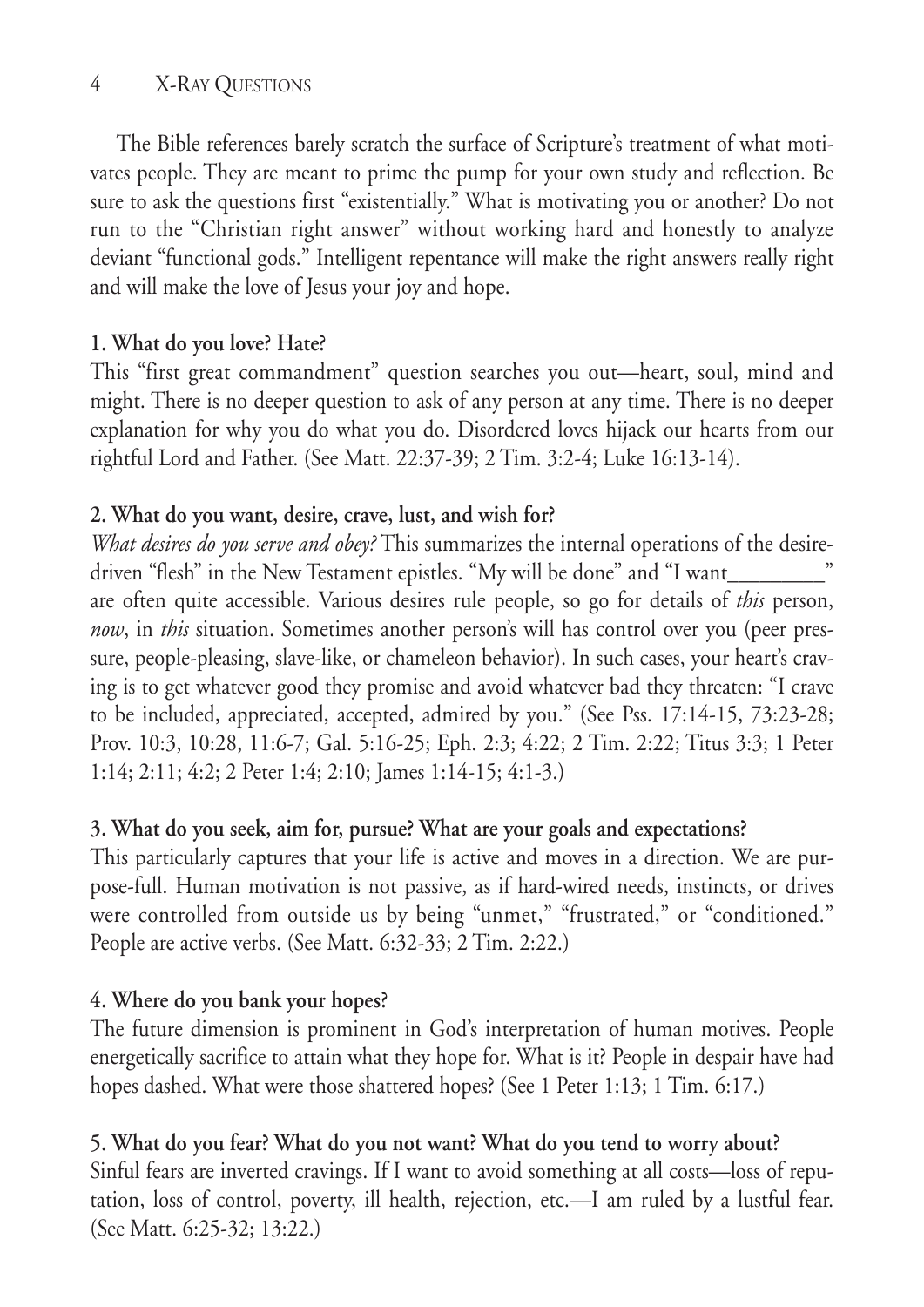#### **6. What do you feel like doing?**

This is slang for question 2, what do you desire? To be "feeling-oriented" means to make your wants your guide: "I feel like cursing you. I don't feel like doing my chores." (See Pss. 17:14-15, 73:23-28; Prov. 10:3, 10:28, 11:6-7; Gal. 5:16-25; Eph. 2:3; 4:22; 2 Tim. 2:22; Titus 3:3; 1 Peter 1:14; 2:11; 4:2; 2 Peter 1:4; 2:10; James 1:14-15; 4:1-3.)

#### **7. What do you think you need? What are your "felt needs"?**

Questions 2 and 3 exposed your aims in terms of activity and pursuit. This question exposes your aims in terms of what you hope to receive, get, and keep. Felt needs are frequently taken as self-evident necessities to be acquired, not as deceptive slave-masters. Our culture of need reinforces the flesh's instincts and habits. In most cases, a person's felt needs are slang for idolatrous demands for love, understanding, a sense of being in control, affirmation, and achievement. (see Matt. 6:8-15; 6:25-32; 1 Kings 3:5-14; all the prayers in the Bible express reoriented felt needs.)

#### **8. What are your plans, agendas, strategies, and intentions designed to accomplish?**

This is another way to size up what you are after. The egocentricity lurking within even the most noble-sounding plans can be appalling. No one ever asserts, "The expansion of our church into a mega-church will get me fame, wealth, and power," but such motives are garden-variety human nature. Their presence, even covertly, will pervert and stain one's actions to some degree or other. (See Matt. 6:32-33; 2 Tim. 2:22.)

# **9. What makes you tick? What sun does your planet revolve around? Where do you find your garden of delight? What lights up your world? What fountain of life, hope, and delight do you drink from? What food sustains your life? What really matters to you? What castle do you build in the clouds? What pipe dreams tantalize or terrify you? What do you organize your life around?**

Many gripping metaphors can express the question, "What are you really living for?" To be ruled, say, by deep thirsts for intimacy, achievement, respect, health, or wealth does not define these as legitimate, unproblematic desires. They function perversely, placing ourselves at the center of the universe. We are meant to long supremely for the Lord Himself, for the Giver, not His gifts. The absence of blessings—rejection, vanity, reviling, illness, poverty—often is the crucible in which we learn to love God for who He is. In our idolatry we make gifts out as supreme goods, and make the Giver into the errand boy of our desires. (See Isa. 1:29-30; 50:10-11; Jer. 2:13; 17:13; Matt. 4:4; 5:6; John 4:32-34; 6:25-69.)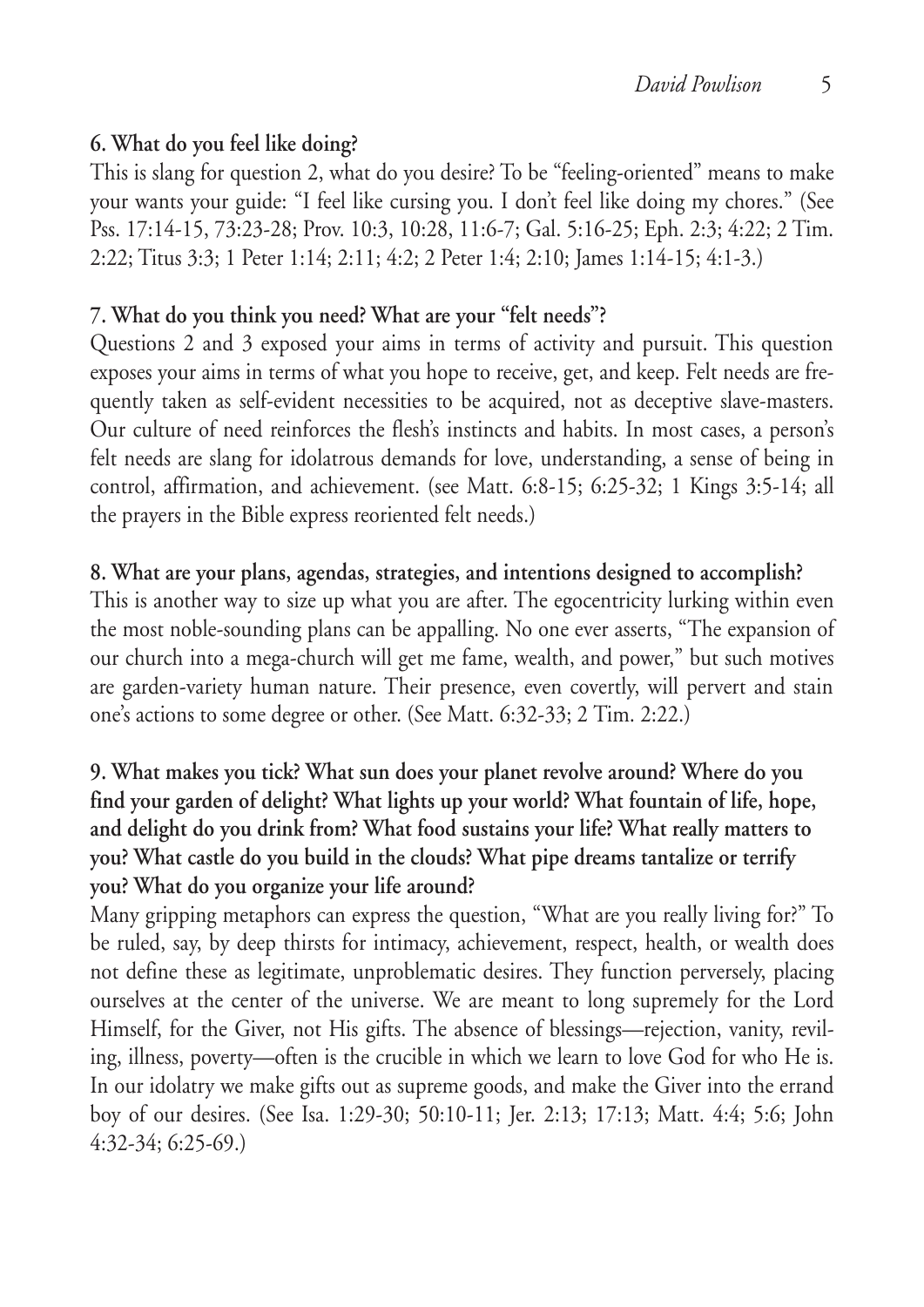# 6 X-RAY QUESTIONS

# **10. Where do you find refuge, safety, comfort, escape, pleasure, security?**

This is the question that Psalms invites. It digs out your false trusts, your escapisms that substitute for the Lord. Many "addictive behaviors" are helpfully addressed by this question. They often arise in the context of life's troubles and pressures, and function as false refuges. (See Pss. 23, 27, 31, 46, and about two-thirds of the rest of the Psalms.)

#### **11. What or whom do you trust?**

Trust is one of the major verbs relating you to God—or to false gods and lies. Crucial Psalms breathe trust in our Father and Shepherd. Where instead do you place life-directing, life-anchoring trust? In other people? In your abilities or achievements? In your church or theological tradition? In possessions? In diet, exercise, and medical care? (See Prov. 3:5; 11:28; 12:15; Pss. 23; 103; 131.)

**12. Whose performance matters? On whose shoulders does the well-being of your world rest? Who can make it better, make it work, make it safe, make it successful?** This digs out self-righteousness, or living through your children, or pinning hopes on getting the right kind of husband or wife, and so forth. (See Phil. 1:6; 2:13; 3:3-11; 4:13; Ps. 49:13; Jer. 17:1-14.)

# **13. Who must you please? Whose opinion of you counts? From whom do you desire approval and fear rejection? Whose value system do you measure yourself against? In whose eyes are you living? Whose love and approval do you need?**

When you lose God, you enter a jungle of distortion. You tend to live before your own eyes or before the eyes of others—or both. The "social idols" which encompass approval and fear can take numerous forms: acceptance or rejection, being included or excluded, approval or criticism, affection or hostility, adoration or belittlement, intimacy or alienation, being understood or caricatured. (See Prov. 1:7; 9:10; 29:25; John 12:43; 1 Cor. 4:3-5; 2 Cor.10:18.)

#### **14. Who are your role models? What kind of person do you think you ought to be or want to be?**

Your "idol" or "hero" reveals you. Such persons embody the "image" towards which you aspire. (See Rom. 8:29; Eph 4:24; Col. 3:10.)

#### **15. On your deathbed, what would sum up your life as worthwhile? What gives your life meaning?**

This is Ecclesiastes' question. That book examines scores of options—and finds all but one option ultimately futile. At some point, translate Ecclesiastes 2 into its modern equivalents! (See all of Ecclesiastes).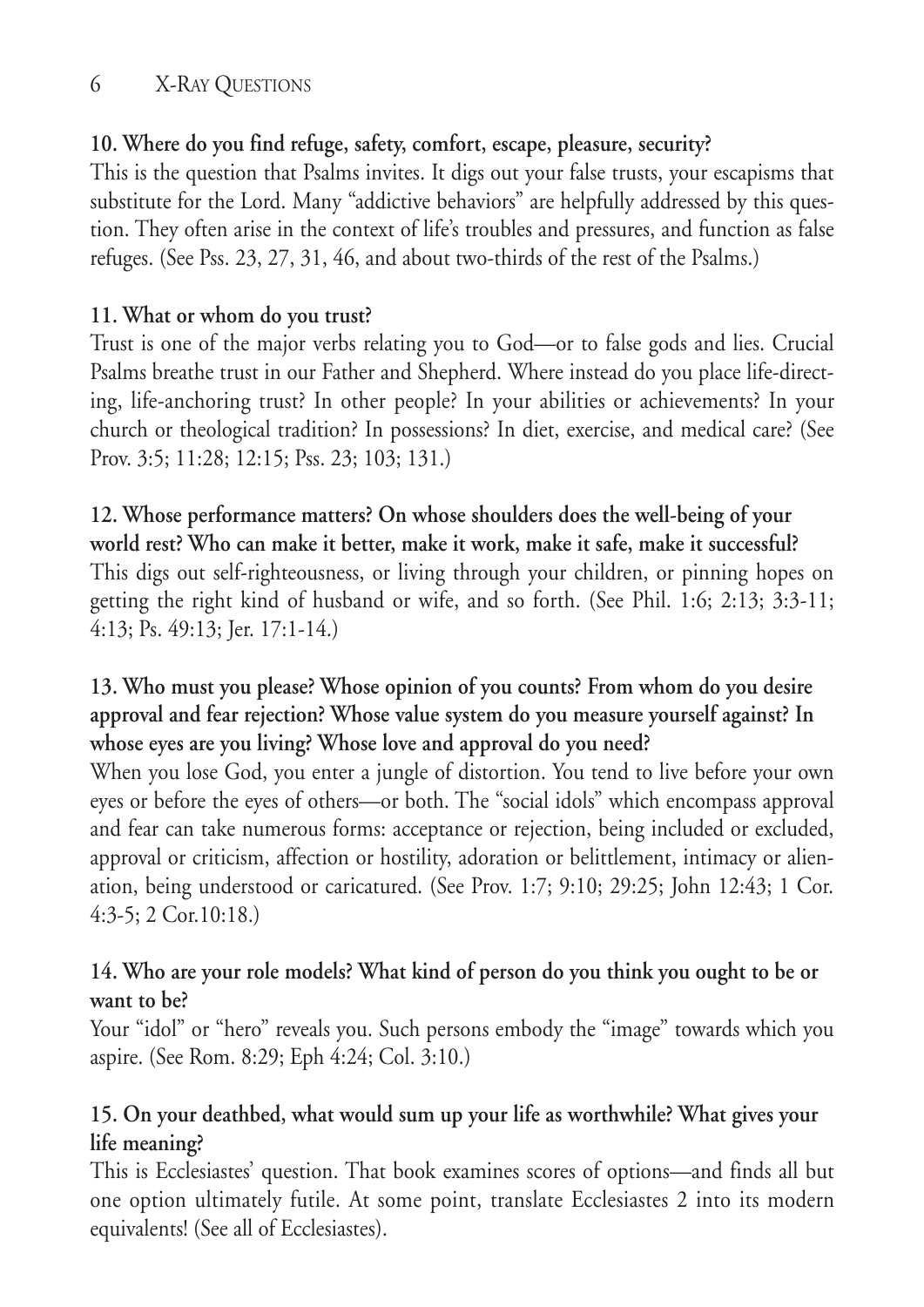# **16. How do you define and weigh success or failure, right or wrong, desirable or undesirable, in any particular situation?**

The standards that you serve and employ may be wildly distorted. God intends to renew your "conscience," that by which you evaluate yourself and others. If you approach life "in your own understanding" or "in your own eyes," you will live as a fool. (See 1 Cor. 10:24-27; Prov. 3:5; Judg. 21:25.)

# **17. What would make you feel rich, secure, prosperous? What must you get to make life sing?**

The Bible often uses the metaphor of treasure or inheritance to speak of motivation. (See Prov3:13-18; 8:10f, 8:17-21; Matt. 6:19-21; 13:45-46; Luke 16:10-15; 1 Peter 1:2-7.)

# **18. What would bring you the greatest pleasure, happiness and delight? The greatest pain and misery?**

Blessedness and accursedness are the Bible's way of discussing happiness and woe. What calculation do you make about where and how to find blessing? Your calculation reveals what you live for. (See Matt. 5:3-11; Pss. 1; 35; Jer. 17:7-8; Luke 6:27-42.)

#### **19. Whose coming into political power would make everything better?**

This used to be less true of Americans than of many other nations, where politics is a major locus of idolatrous hopes. But as cultural consensus breaks down, many people increasingly invest hopes in political power. (See Matt. 6:10.)

#### **20. Whose victory or success would make your life happy? How do you define victory and success?**

How does inertial self-interest reveal itself? Some people "live and die" based on the performance of a local sports team, the financial bottom line of their company, their grade point average, or their physical appearance. (See Rom. 8:37-39; Rev. 2:7; Pss. 96-99.)

#### **21. What do you see as your rights? What do you feel entitled to?**

This question often nicely illuminates the motivational pattern of angry, aggrieved, selfrighteous, self-pitying people. Our culture of entitlement reinforces the flesh's instincts and habits. "I deserve\_\_\_\_\_\_\_\_\_"? (See 1 Cor. 9; Rom. 5:6-10; Ps. 103:10.)

# **22. In what situations do you feel pressured or tense? Confident and relaxed? When you are pressured, where do you turn? What do you think about? What are your escapes? What do you escape from?**

This question comes at matters from a slightly different direction. Many times certain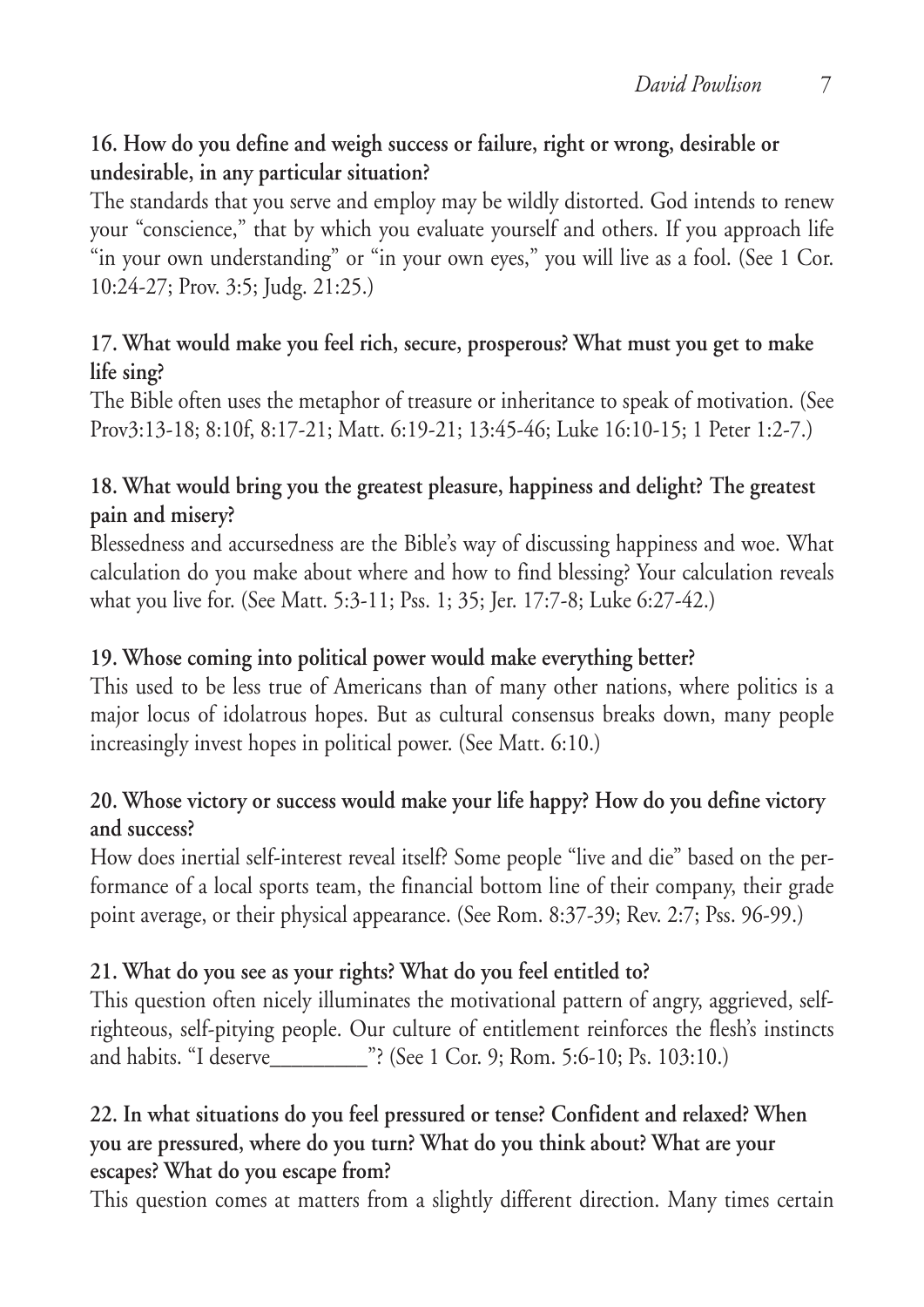# 6 X-RAY QUESTIONS

patterns of sin are situation-dependent. Teasing out the significant aspects of the situation can hold up a mirror to the heart's motives. When public speaking "makes you" tense, perhaps your heart is ruled by your own performance in the eyes of others (fear of man and pride). When paying bills generates anxiety, perhaps a strand of mammonworship operates within you. (See the dozens of psalms of refuge.)

# **23. What do you want to get out of life? What payoff do you seek out of the things you do? "What do you get out of doing that?"**

This is a concrete way to restate questions 3 and 8, digging out your operative goals. Idols, lies, and cravings *promise* goodies. Serve Baal, and he'll give you fertility. Get that cute guy to like you, and you'll feel good about yourself. Make \$100,000, and you'll show up those people who thought you'd never make it in life. (See Prov. 3:13-18; Matt. 6:1-5, 16-18.)

#### **24. What do you pray for?**

Your prayers often reveal the pattern of your imbalance and self-centeredness. Of the many possible things to ask for, what do you concentrate on? Prayer is about desire; we ask for what we want. Do your prayers—or lack of—reflect the desires of God or of the flesh? (See James 4:3; Matt. 6:5-15; Luke 18:9-14.)

#### **25. What do you think about most often? What preoccupies or obsesses you? In the morning, to what does your mind drift instinctively? What is your "mindset"?** Hold up a mirror to your drift, that you might reset your course! (See Col. 3:1-5; Phil. 3:19; Rom. 8:5-16.)

# **26. What do you talk about? What is important to you? What attitudes do you communicate?**

This question and the next presume the closest possible connection between motives and behavior. Notice both what people choose to talk about and how they say it. Our words proclaim what our hearts worship. (See Luke 6:45; Prov 10:19; Eph. 4:29.)

# **27. How do you spend your time? What are your priorities?**

Notice what you and others choose to do. It is a signpost to the heart's operative loyalties. (See Prov. 1:16; 10:4; 23:19-21; 24:33.)

# **28. What are your characteristic fantasies, either pleasurable or fearful? Daydreams? What do your night dreams revolve around?**

We are still responsible human beings even when more or less detached from conscious-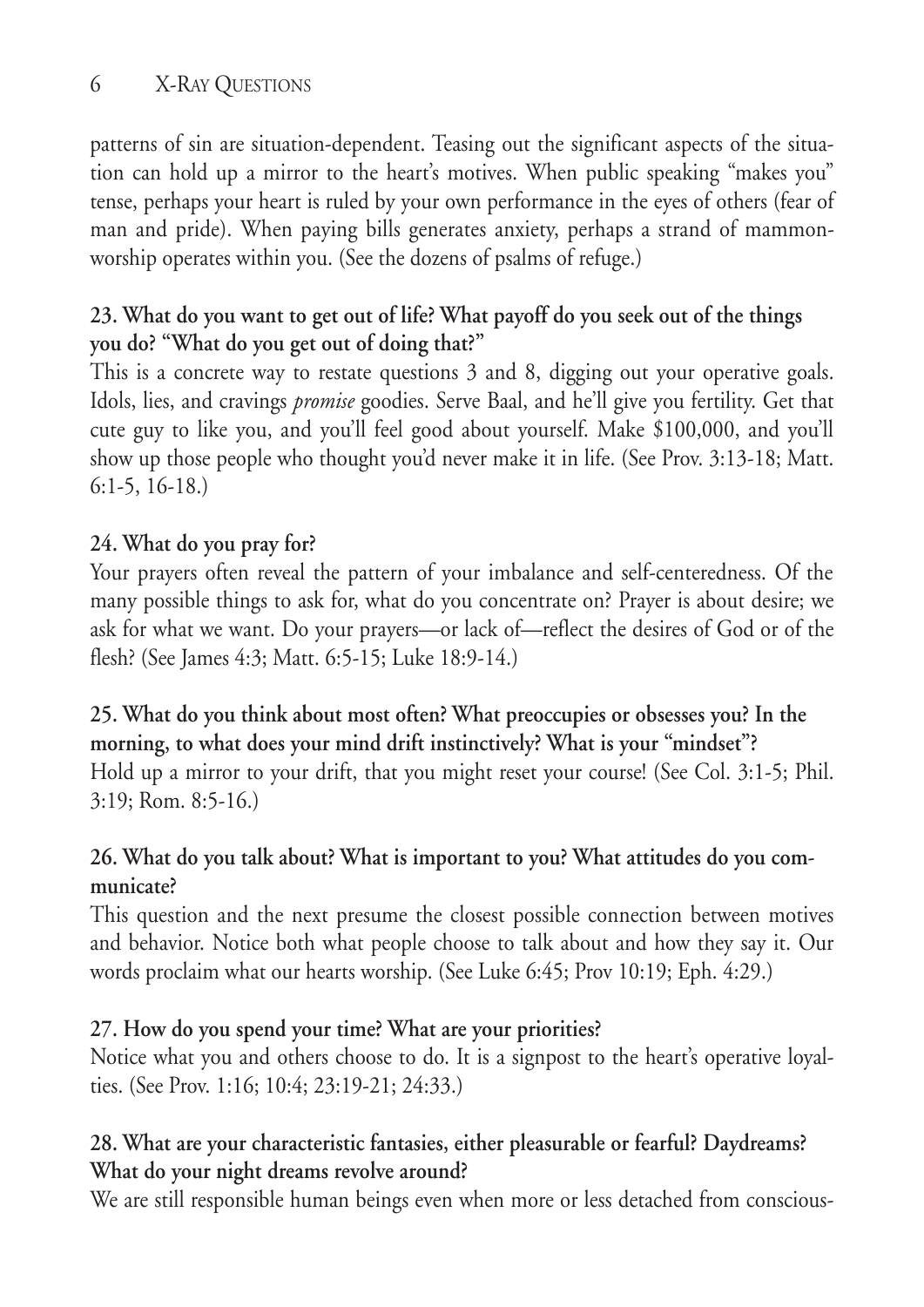ness. Your patterns of concern and desire are revealed in reverie. (See Eccl. 5:3-7; Gal. 5:16-25; Eph. 2:3; 4:22; 2 Tim. 2:22; Titus 3:3; 1 Peter 1:14; 2:11; 4:2; 2 Peter 1:4; 2:10; James 1:14-15; 4:1-3; Pss. 17:14-15, 73:23-28; Prov. 10:3, 10:28, 11:6-7; Matt. 6:25-32; 13:22.)

#### **29. What are the functional beliefs that control how you interpret your life and determine how you act?**

Hebrews 4:12 speaks of the "thoughts and intentions" of the heart. Perhaps we could translate this "beliefs and desires." Both the lies you believe and the lusts you pursue undergird visible sins. A person's functional, operative beliefs control responses. The ways you understand God, yourself, others, the devil, right and wrong, true and false, past, present, future… have pervasive effects. (See the entire Bible, as God seeks to renew darkened minds from falsehood.)

#### **30. What are your idols or false gods? In what do you place your trust, or set your hopes? What do you turn to or seek? Where do you take refuge? Who is the savior, judge, controller, provider, protector in your world? Who do you serve? What "voice" controls you?**

This entire list of 35 questions pursues things that usurp God. Each of these can metaphorically be termed an "idol" to which you give loyalty. The voices you listen to mimic specific characteristics of God. Start to trace that out into the details of life lived, and your ability to address the vertical dimension relevantly and specifically will mature. (See the entire Bible, as God seeks to deliver people from idols, to serve the living and true God; Ezek. 14:1-8; Acts 26:18; Col. 3:5; Eph. 5:5; 1 Thess. 1:9-10; 1 John 5:21; Jer. 17:5; James 4:11-12.)

#### **31. How do you live for yourself?**

This is a general way of asking any of these questions. "Self" takes a thousand shapes and wears a thousand disguises. (See Luke 9:23-225; 2 Cor. 5:14-15.)

#### **32. How do you live as a slave of the devil?**

Human motivation is not purely "psychological," "psychosocial," or "psychosocialsomatic." When you serve lusts and lies, you serve a personal enemy who wishes to deceive, enslave, and murder you. Human motivation is thoroughly "covenantal." You may serve the devil, or you may serve the Lord, but you're going to have to serve somebody, as Bob Dylan put it. (See John 8:44; Acts 26:18; Eph. 2:2-3; 2 Tim. 2:26; James 3:14-16.)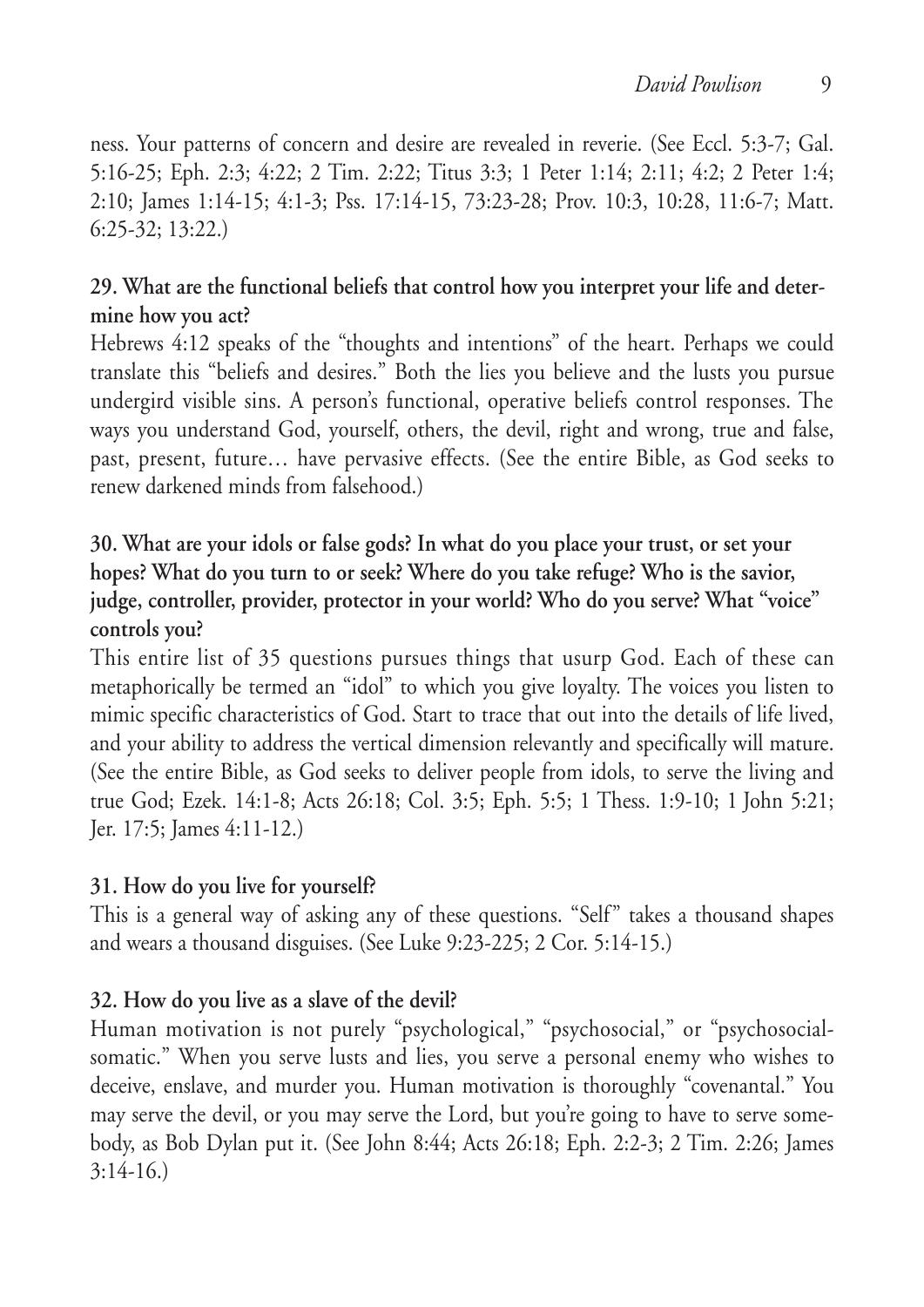# **33. How do you implicitly say, "If only.…" (to get what you want, avoid what you don't want, keep what you have)?**

The "if onlys" are slang that can uncover many motivational themes in the interest of creating biblical self-understanding and repentance. (See 1 Kings 21:1-7; Heb. 11:25; Phil. 3:4-11.)

# **34. What instinctively seems and feels right to you? What are your opinions, things you feel are true?**

You not only "feel like" doing some things (question 6 above), you also "feel that" certain things are true. In God's view, foolishness is opinionated, but wisdom is correctable, as it listens and learns. (See Judges 21:25; Prov. 3:5; 3:7; 12:15; 14:12; 18:2; Isa. 53:6; Phil. 3:19; Rom. 16:18.)

# **35. Where do you find your identity? How do you define who you are?**

The Bible says radical things about self-knowledge, identity, and the categories of selfevaluation ("conscience"). The places people typically look for identity are dry wells. (For example, take the book of Ephesians and notice every word or phrase that describes "identity," either about Paul himself, or about who we used to be, or about who we now are. You will find more than thirty different statements in this short letter.)

# **Establishing a Plan for Change**

This sampler of questions will get you thinking fruitfully about how human life is exhaustively God-relational. Let me reinforce three points that I have found particularly helpful in keeping my compass bearings, both in counseling and in seeking to repent of my own sins.

First, my rule-of-thumb is a twofold question: *What lies and lusts are being expressed through this sinful pattern of life?* Dig under irritability, selfishness, hopelessness, escapism, self-righteousness, self-pity, crippling fears, complaining—whatever—and you will find a mosaic of *specific lies believed and cravings pursued.* Scripture equips you to get at them, to draw them into the light.

Second, *the verbs that relate people to God must become an active part of your thinking.* People are *always* doing something with God. Human beings either love God—or despise him and love something else. We take refuge in God—or flee from him and find refuge in something else. We set our hopes in God—or we turn from him and hope in something else. We fear God—or we ignore him and fear something else. Scripture will come to life in new ways as you develop an alertness to how the man-before-God verbs play out in real life. Such perspective grants powerful insights both for evangelistic counseling and for helping the saints grow.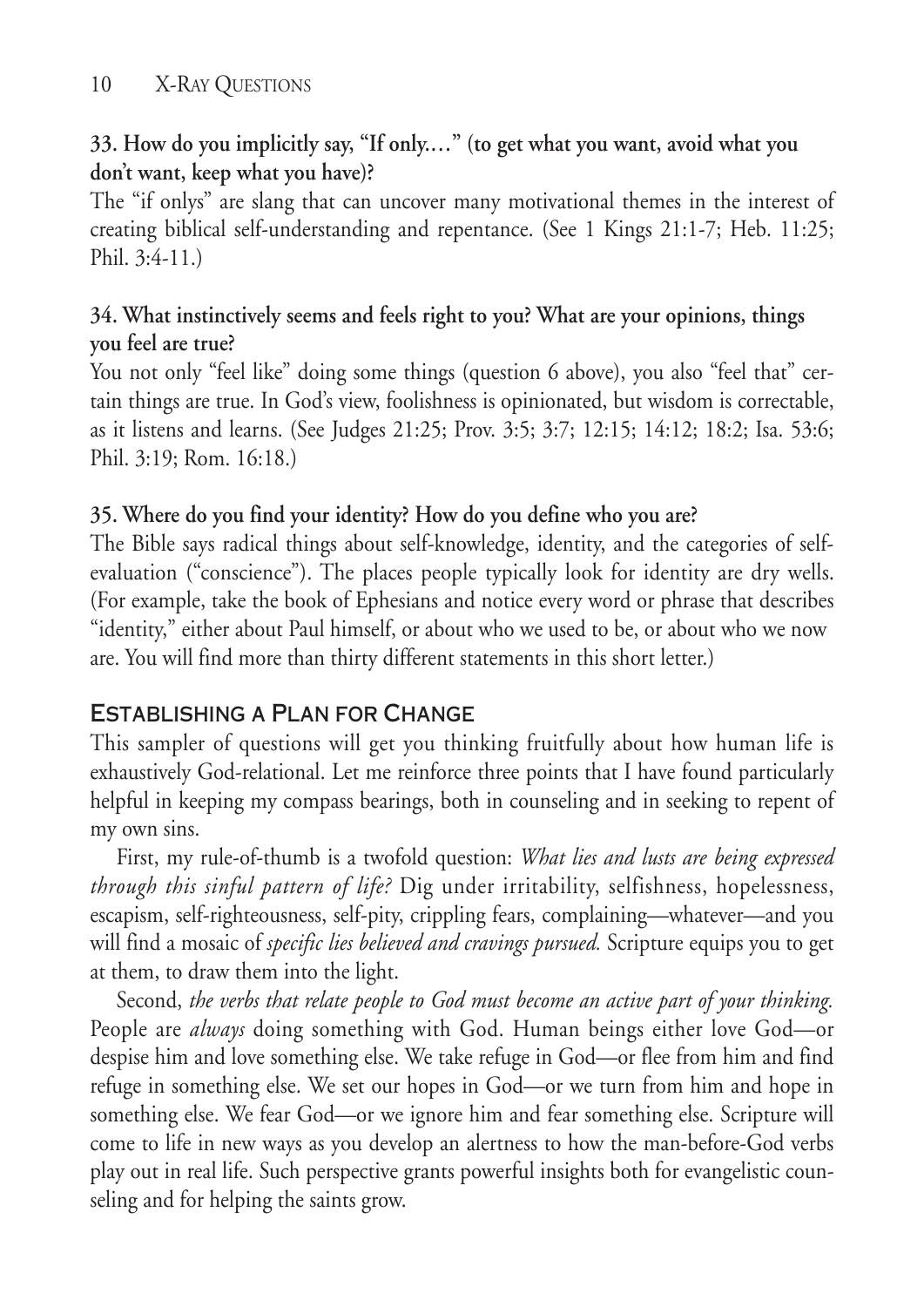Third, *by seeing the God-relatedness of all motivation, you see that what is wrong with us calls for a God-related solution: the grace, peace, power, and presence of Jesus Christ.* Human motivation is about the vertical dimension. The good news of Christ is no add-on, no religiously-toned way to meet pre-existent desires and needs. Living faith in Jesus Christ is the only real solution, the only sane motivation, the radical alternative to a thousand forms of deviance.

Sanctification aims to purify both heart and members, to change both motives and behavior. Both matter. Imagine sitting on a hill overlooking a lake. You watch a powerboat speed across the water. You see and hear its "behavior": it accelerates from the dock, makes a wide turn, bounces over another wake at high speed, suddenly cuts its motor, drifts into the shallows by an islet, splashes an anchor overboard. Why did it behave in that way? If you were able to zoom in, you would find out about its "motives." You would find what powered and directed the boat: a 200 horsepower inboard V-8 motor, a rudder and steering wheel, the thoughts and intentions of the pilot. Why did the boat go to the island? To find buried treasure? Escape from the police? Take the family for a picnic? Test drive the boat for possible purchase? Flag down a passerby because it ran out of gas? To fully understand and "help" the powerboat, you must converse about both the visible and the invisible, both behavior and motive. The Bible gets at both results and reasons. To evaluate and "counsel" the powerboat, you need to pursue all that can be known.

The Knower of *hearts* will recompense each person according to his *deeds* (see Jer.17:10). Scripture never bifurcates motive and behavior. The mirror of Scripture exposes both. The lamp of Scripture guides both. The grace and power of Jesus Christ change both root and fruit. The "first great commandment" addresses motivational roots: Do you love God with all your heart, soul, mind, and strength? Or does something else divide and steal your affections? The "second great commandment" addresses behavioral fruits: Do you love your neighbor as yourself? Or do you misuse, bully, fear, avoid, hate, ignore your neighbor? The gospel of Jesus Christ bridges from darkness to light. Grace takes out of us the heart of stone, teaching us to know God; grace replaces the hands and tongue that work evils, teaching us to live more beautiful lives.

#### **Two Examples**

Any of these 35 questions can be asked directly of a person in this or an appropriately altered form. But they are not always questions to ask directly. Sometimes it is better simply to listen and observe, combing through the fruit in a person's life for the patterns that might indicate the heart's functional commitments. I remember noticing how a man I counseled would apologize profusely, with evident agitation and distress, each time he arrived a few minutes late. These little bits "fit" with other pieces of the puzzle that hadn't quite taken shape yet in our counseling conversation. As it turned out, he